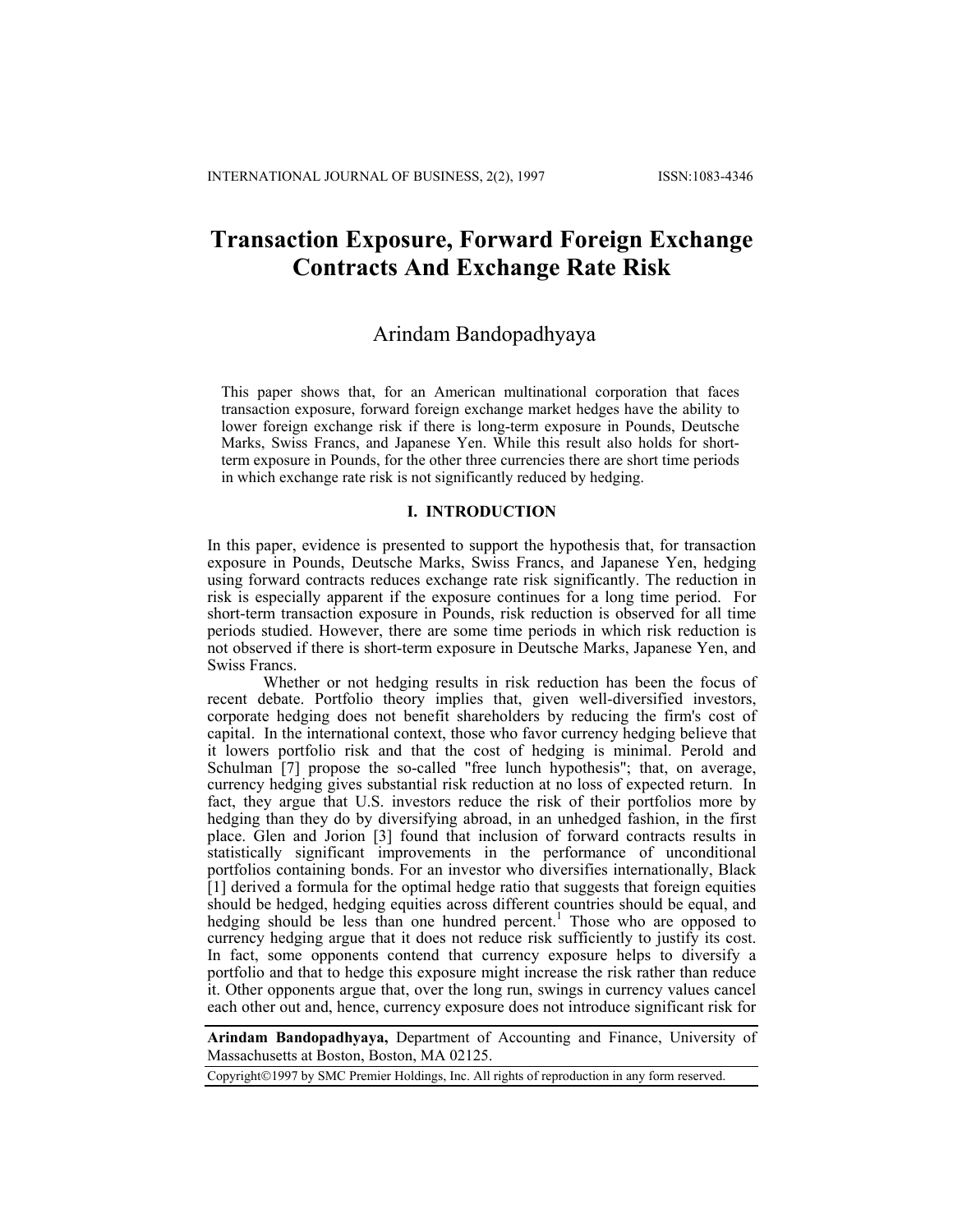long-term investors. This is corroborated by the findings in Froot [2] who shows that hedges reduce portfolio return variance at short horizons but not at long horizons. At horizons of several years, complete hedging actually increases the return variance of many portfolios.

Corporate finance theory indicates that hedging can increase firm value by reducing expected taxes, expected costs of financial distress, or other agency costs. The use of off-balance-sheet hedging instruments has been increasing at a striking pace (e.g., Treasury bond futures volume on the Chicago Board of Trade grew from 32 thousand contracts in 1977 to 75 million contracts in 1990). Nance et. al. [5] find that 104 firms out of a sample of 169 firms used hedging instruments in 1986. Firms that hedge face more convex tax functions, have less coverage of fixed claims, are larger, have more growth options in their investment opportunity set, and employ fewer hedging substitutes. Wilford [9] shows that, for some firms, using modern portfolio management techniques to manage corporate risks can prove advantageous.

 While there is substantial literature on hedging portfolios, relatively little empirical work has focused on the hedging of the different kinds of exposures that are faced by a multinational corporation.<sup>2</sup> This paper investigates whether hedging transaction exposure is beneficial from the point of view of an American manager who faces transaction exposure in Pounds, Deutsche Marks, Swiss Francs, and Japanese Yen.

The rest of the paper is organized as follows. In section 1 the testable hypothesis is developed and the estimable equation is derived. Section 2 discusses the data. This section also reports and interprets regression results. Conclusions are in section 3.

## **II. THE HYPOTHESIS AND THE ESTIMABLE EQUATION**

Consider an exporter that has sold merchandise on credit at time t and is expecting payment of one unit of foreign exchange at time t+1. The exporter has two alternatives:

(a) Remain unhedged. In this case, the exporter will receive  $SS_{t+1}$ , the spot exchange rate at time  $t+1$ , quoted as the number of dollars per unit of foreign exchange. This is equivalent to investing  $1/(1+i^*)$  units of foreign exchange at time t, where i<sup>\*</sup> is the foreign interest rate, which at time t is worth  $\tilde{SS}_t/(1+i^*)$ , where  $S_t$  is the spot exchange rate at time t. Thus, the opportunity cost of receiving  $SS_{t+1}$  at t+1 is  $SS_t(1+i)/(1+i^*)$ , where i is the domestic interest rate. Then, the log of the real return from the unhedged position can be written as

$$
X_t = \ln(S_{t+1}) - \ln(S_t) - (i - i^*) - [\ln(CPI_{t+1}) - \ln(CPI_t)], \qquad (1)
$$

where  $CPI_{t+1}$  and  $CPI_t$  are the domestic consumer price index in time t+1 and t, respectively.

(b) Hedge using the forward foreign exchange market. In this case, the exporter locks into a forward contract to deliver one unit of the foreign currency and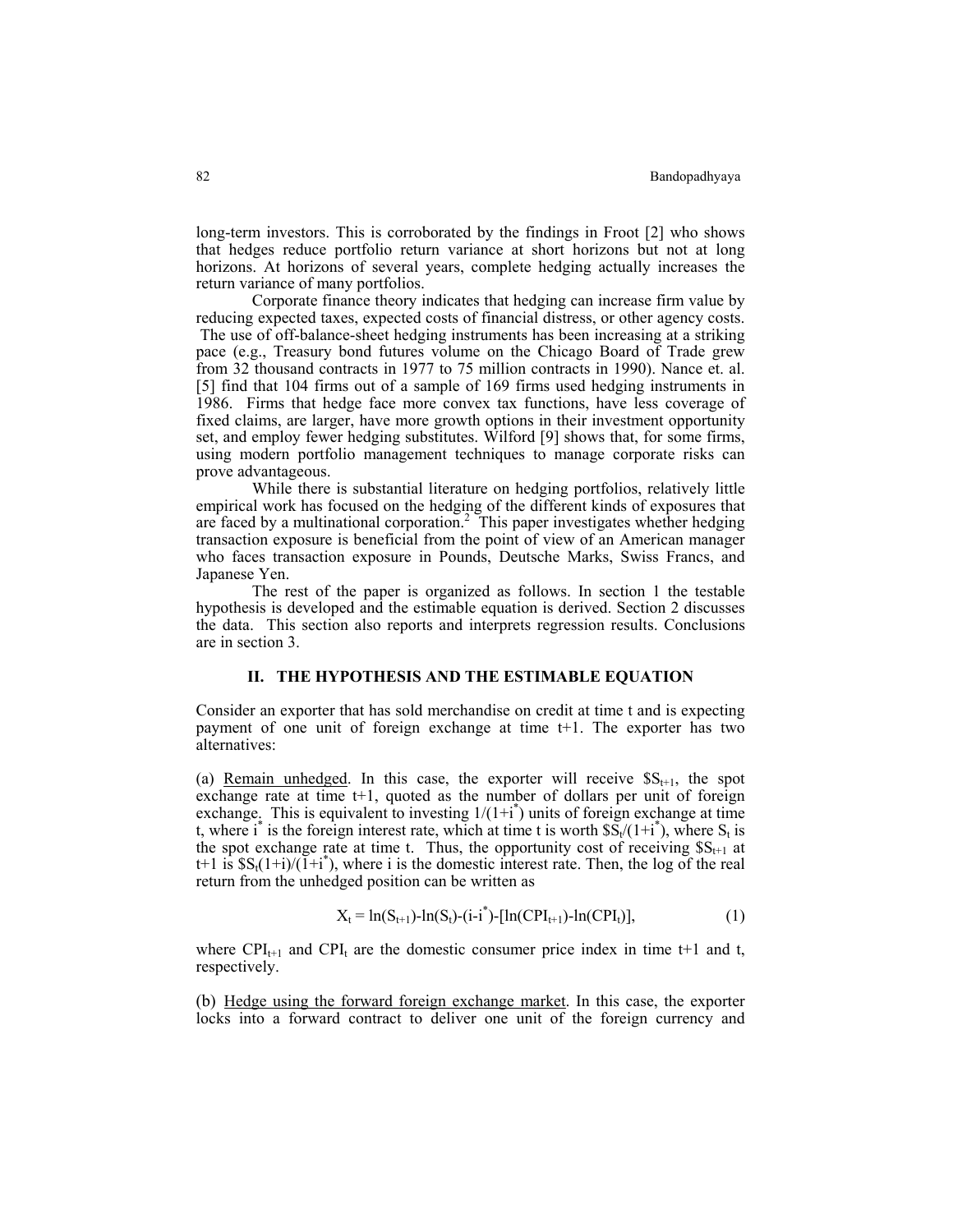receive, at time t+1,  $SF_{t+1}$ , the forward rate at time t for the delivery of one unit of foreign currency at time  $t+1$ . Using the logic in (a) above the log of the real return of the hedged position is

$$
H_t = ln(F_{t+1}) - ln(S_t) - (i-i^*) - [ln(CPI_{t+1}) - ln(CPI_t)]
$$
\n(2)

The purpose of this paper is to test for the equality of the return variances of the hedged and the unhedged positions. A statistical technique suggested by Nothaft et. al. [6], which is designed to test for the effectiveness of hedging, is used.<sup>3</sup> In the context of this paper, this technique is implemented in the following steps:

- (i) Regress  $X_t$  on constant and save the residuals called  $U_{X_t}$ . This is the input to calculate the return variance of the unhedged position.
- (ii) Regress  $X_t$  on  $H_t$  and save the residuals called  $U_{H,t}$ . This is the input to calculate the return variance from the hedged position.
- (iii) Construct two transformation variables,  $Z_{1,t} = U_{H,t}+U_{X,t}$  and  $Z_{2,t} = U_{H,t}U_{X,t}$ .

As explained in Nothaft et. al. [6], the transformation establishes the relationship that  $Cov(Z_{1,t},Z_{2,t})=Var(U_{H,t})-Var(U_{X,t})$ . The test of  $Cov(Z_{1,t},Z_{2,t})=0$  is equivalent to the test of the equality of  $Var(U_{H,t})$  and  $Var(U_{X,t})$ . In order to test for  $Cov(Z_{1,t},Z_{2,t})=0$  regress  $Z_{1,t}$  on  $Z_{2,t}$  using ordinary least squares

$$
Z_{1,t} = \beta_0 + \beta_1 Z_{2,t} + \varepsilon_t. \tag{3}
$$

In eq. (3), if  $β_1 = Cov(Z_{1,t}, Z_{2,t})/Var(Z_{1,t}) = 0$ , then this implies that  $Cov(Z_{1,t}, Z_{2,t}) = 0$ and  $Var(U_{H,t})=Var(U_{X,t})$ . This rationale leads to a test of significance of  $\beta_1$  by the *t*-test. If  $\beta_1$  is not significantly different from zero, then the return variances of the hedged and the unhedged positions are equal. If  $\beta_1$  is greater (less) than zero, then the return variance of the hedged position is greater (less) than the return variance of the unhedged position. Thus, if  $\beta_1$  is statistically less than zero, the hedged position is better than remaining unhedged.

### **III. DATA AND REGRESSION RESULTS**

Spot and forward rates for Pounds, Deutsche Marks, Swiss Francs and Japanese Yen from 1977 to 1992 are used in this study. These are obtained from various issues of *The Wall Street Journal*. The U.S. prime interest rate is used for i, and the respective prime interest rate for each country is used for i\* . The U.S. consumer price index for all commodities is used as the deflator for the calculation of real returns. For each currency, the transformation variables  $Z_{1,t}$  and  $Z_{2,t}$  are first constructed using steps (i) (ii) and (iii) outlined in the previous section. Equation (3) is then estimated, first with observations for the entire sample period and then using observations from 15 quarters at a time. Results from the entire sample and sub-samples are used to make inferences on the efficacy of hedging in the long run and in a relatively shorter period of time, respectively.

The *t*-statistics, along with the p-values, for the null hypothesis of  $\beta_1=0$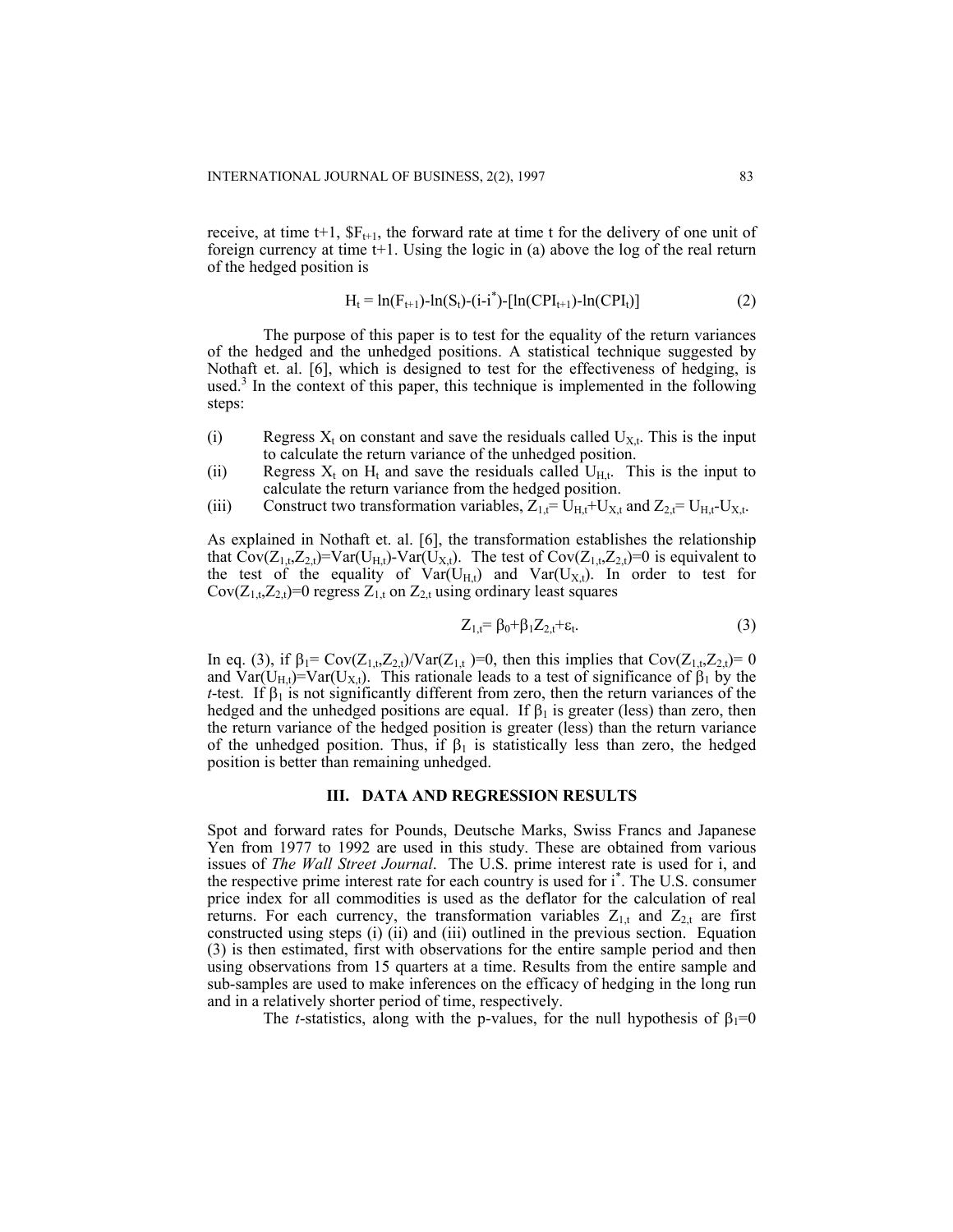against the alternative of  $\beta_1 \neq 0$  from the estimation of eq. (3) for US\$/UK Pound, US\$/DM, US\$/SF, and US\$/Yen appear in Table 1.

#### **Table 1**

## Regression Results From the Estimation of eq. (3) Using \$/£, \$/DM, \$/SF and \$/Yen Spot and Forward Rates

Transformation variables  $Z_{1,t}$  and  $Z_{2,t}$  are first constructed. Then,  $Z_{1,t}$  is regressed on  $Z_{2,t}$  using ordinary least squares:

$$
Z_{1,t} = \beta_0 + \beta_1 Z_{2,t} + \epsilon_t
$$

This is equation (3). The *t*-statistics, along with the p-values, for the null hypothesis of  $\beta_1=0$ against the alternative of  $\beta_1 \neq 0$  for \$/£, \$/DM, \$/SF and \$/Yen are reported in the table. The results in Panel A use quarterly data for the entire sample period (1977-1992). Results in Panels B through E use quarterly data for 15 quarters at a time.

*t*-Statistics (p-value)

|         | $\frac{f}{f}$   | \$/DM           | S/SF            | $\frac{\sqrt{2}}{2}$ |
|---------|-----------------|-----------------|-----------------|----------------------|
| Panel A | $-4.066(0.000)$ | $-4.456(0.000)$ | $-3.845(0.000)$ | $-5.219(0.000)$      |
|         |                 |                 |                 |                      |
| Panel B | $-3.077(0.009)$ | $-1.728(0.108)$ | $-1.144(0.273)$ | $-1.865(0.085)$      |
| Panel C | $-2.078(0.058)$ | $-1.212(0.247)$ | $-1.236(0.238)$ | $-1.182(0.258)$      |
| Panel D | $-2.010(0.066)$ | $-2.159(0.050)$ | $-2.029(0.063)$ | $-2.586(0.023)$      |
| Panel E | $-3.427(0.004)$ | $-3.322(0.005)$ | $-3.156(0.007)$ | $-4.927(0.000)$      |

 The *t*-statistics in Panel A are obtained using data from the entire sample period while results in panels B through E are obtained using sub-sample data for 15 quarters each. Results from Panel A indicate that  $\beta_1$  is significantly less than zero for all the four currencies. This implies that, in the long run, there is strong evidence that the variance of the hedged position is lower than the unhedged position for all four currencies. Results from the remaining panels indicate that hedging in the Pound Sterling market reduces variability also in a relatively shorter period. However, in the \$/DM, \$/SF, and the \$/Yen markets there are periods in which hedging using the forward market does not reduce variability significantly if the transaction exposure is for a relatively short-time period of time.

The findings of this paper are in sharp contrast to results obtained by Froot [2] in the context of portfolio investment. He shows that hedges reduce portfolio return variance at short horizons but not at long horizons. Results in this paper suggest that the risk of *long-term* transaction exposure in all the foreign currencies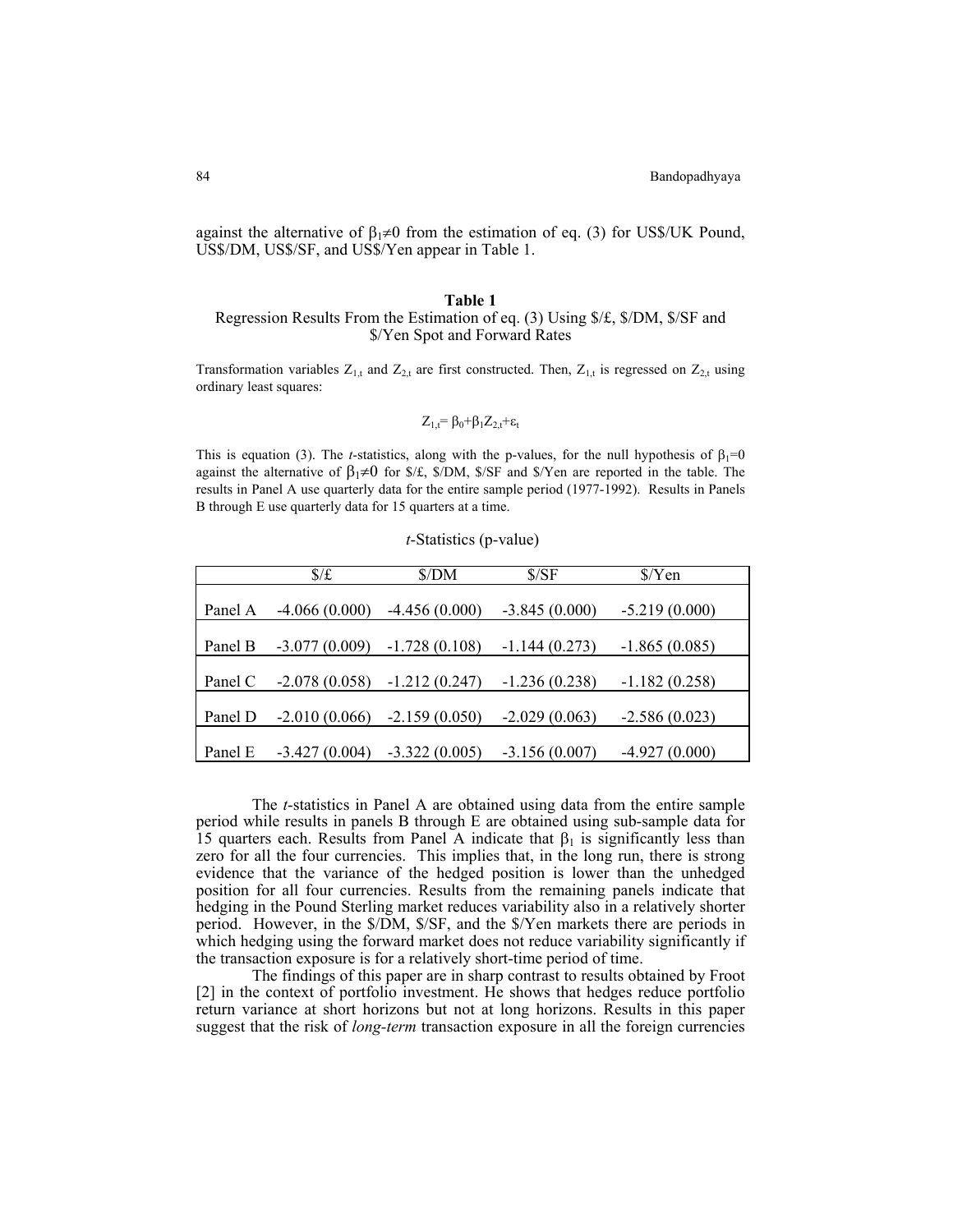considered could be lowered by forward market hedges whereas for some currencies hedging is not always useful if the exposure is for a relatively shorter period.

## **IV. CONCLUSION**

This paper examines whether or not hedging using the forward foreign exchange market lowers exchange rate risk significantly for transaction exposure in Pounds, Deutsche Marks, Swiss Francs, and Japanese Yen. Using a methodology that has been proposed by Nothaft et. al. [6] strong evidence is presented to support the hypothesis that hedging lowers exchange rate risk significantly in all the four markets if the exposure is for a relatively long time period. For shorter term exposure, while this result also holds for exposure in Pounds, there are periods when exchange rate risk is not lowered if there is short-term exposure in Deutsche Marks, Swiss Francs, or Japanese Yen.

## **NOTES**

- 1. There are many other papers in the literature that derive "optimal" hedging policies (see, e.g., Kritzman [4])
- 2. Schooley and White [8] consider using forward contracts, futures, puts, and calls to hedge translation exposure.
- 3. I am indebted to an anonymous referee for suggesting this technique. See Nothaft et. al. [6] for the rationale for using this technique to test for hedging effectiveness.

## **REFERENCES**

- [1] Black, Fischer. (1989). "Universal Hedging: Optimizing Currency Risk and Reward in International Equity Portfolios," *Financial Analysts Journal*, (July-August), 16-22.
- [2] Froot, Kenneth A. (1993). "Currency Hedging Over Long Horizons," Working Paper, Sloan School of Management, Massachusetts Institute of Technology.
- [3] Glen, Jack and Philippe Jorion. (1993). "Currency Hedging for International Portfolios," *The Journal of Finance*, 48, No. 5, (December), 1865-1886.
- [4 Kritzman, Mark. (1993). "The Optimal Currency Hedging Policy with Biased Forward Rates," *Journal of Portfolio Management*, (Summer), 94- 100.
- [5] Nance, Deana R., Clifford W. Smith, Jr., and Charles W. Smithson. (1993). "On the Determinants of Corporate Hedging," *The Journal of Finance*, Vol. 48, No. 1, (March), 267-284.
- [6] Nothaft, Frank E., Vassilis Lekkas, and George H.K. Wang. (1995). "The Failure of the Mortgage-Backed Futures Contract," *The Journal of Futures Markets*, 15, No. 5, 585-603.
- [7] Perold, Andre F. and Evan C. Schulman. (1988). "The Free Lunch in